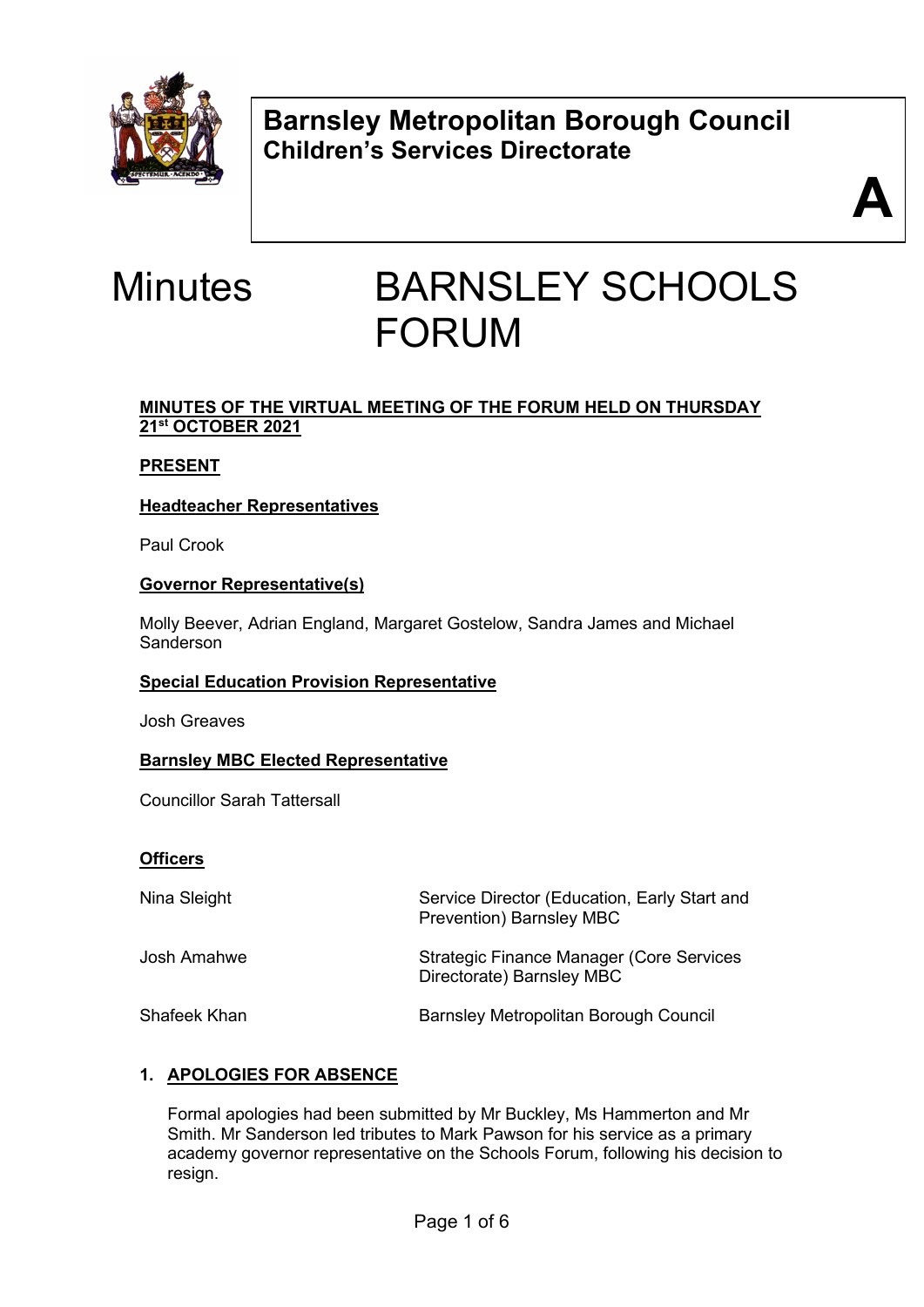# **2. DECLARATIONS OF INTEREST**

Representatives from the Forum declared their interest in relation to matters being considered as part of Agenda Item 7 of today's meeting.

# **3. MINUTES OF THE PREVIOUS MEETING OF THE SCHOOLS FORUM**

The minutes of the meeting of the Forum held on 13<sup>th</sup> July 2021 were approved as a correct record

#### **4. MATTERS ARISING FROM THE MINUTES OF THE PREVIOUS MEETING**

No matters arose through considering the minutes of the previous meeting.

#### **5. NOTES OF THE SCHOOLS FORUM'S DEVELOPMENT SESSION**

The notes of the Forum's Development Session held on 13<sup>th</sup> September 2021 were agreed as an accurate record. Mr Sanderson invited comments and Councillor Tattersall echoed the feeling of many members of the Forum present that the changes emerging through the Development Session would be positive.

Ms Sleight advised that the Barnsley Youth Forum, Care4Us Council and SEND Youth Forum were to be approached with a view to seeking nominations in becoming members of the Schools Forum. This would help in ensuring the perspective of young people, including those directly affected through decisions taken by or in consultation with the Forum, informed its role. The comments of Mrs Gostelow and Mrs Beever concerning the Forum's Web site were noted and action would be taken to update those sections requiring any amendment.

#### **6. ELECTION OF THE VICE-CHAIR**

Mr Sanderson outlined the arrangements for the election of the Vice-Chair to the Forum which had been deferred from the previous meeting and nominations were sought. No nominations were made for this position and the Secretary to the Forum referred to the two options which were now available to Members. The first was not to proceed with the election of a Vice-Chair as it was not mandatory to do so. However, if Members recommended the election of a Vice-Chair, the second option would be to seek nominations at the next meeting of the Forum.

#### **RESOLVED:**

**1. That arrangements be made for the proposed election of a Vice-Chair at the next business meeting of the Schools Forum.**

#### **7. BARNSLEY SCHOOLS FORUM: FORWARD PLAN (2021/2022)**

Mr Sanderson presented the first version of the Forum's Forward Plan of work during 2021/22 and invited comments. Mrs James expressed her satisfaction that formal induction of new members of the Forum would be taking place following the nomination and re-nomination of members, next year.

#### **RESOLVED**

**2. That the Forward Plan be agreed for adoption and become a recurring item at the end of every meeting of the Forum.**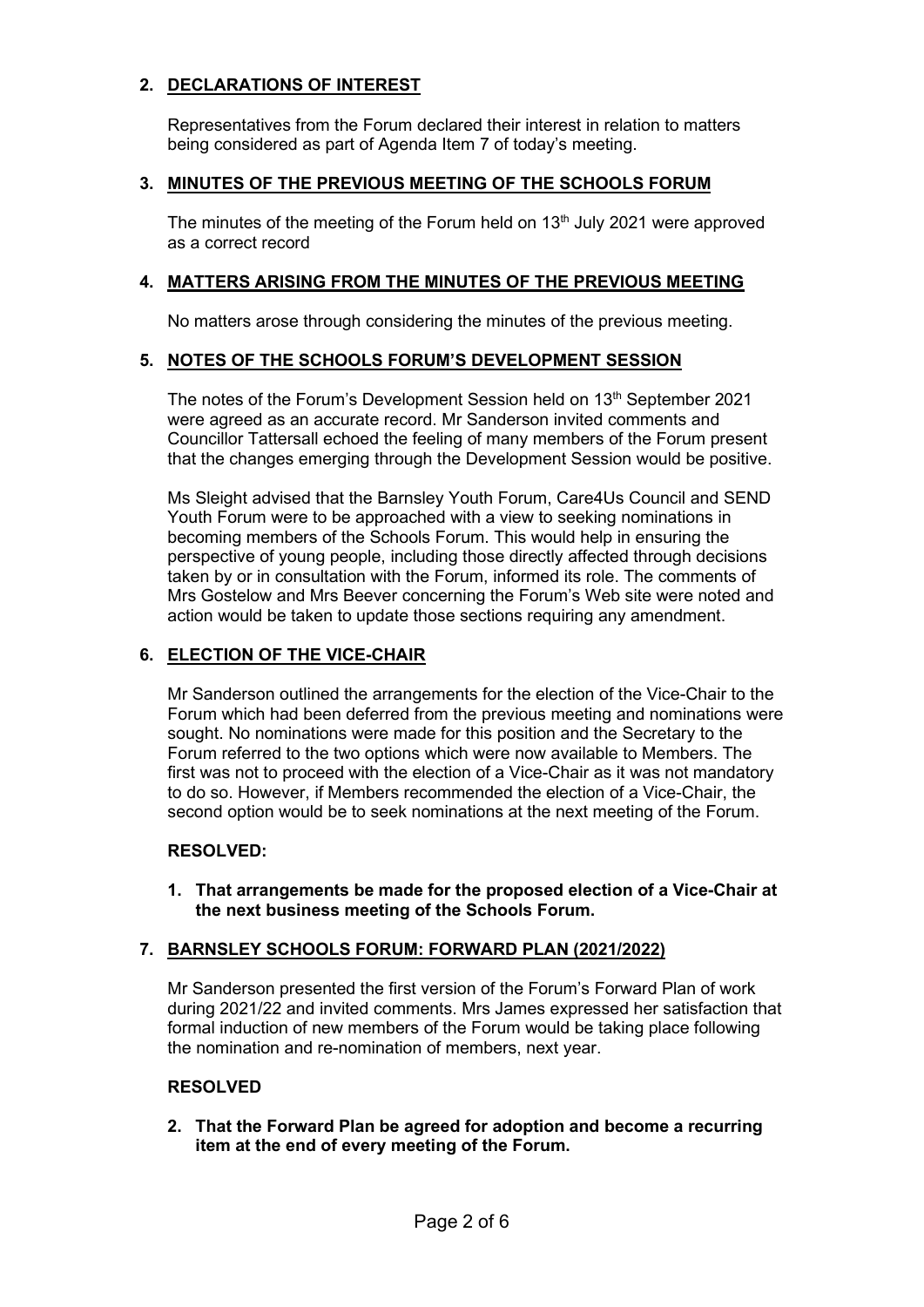# **8. REPORTS**

### Dedicated Schools Grant (DSG) (High Needs Block) Management Action Plan (2021-2025)

Mr Amahwe and Ms Sleight presented this report on the DSG (High Needs Block) Management Action Plan. The significance of the Plan was underlined in terms of significantly growing demand; the conditions in which local authorities had to manage annual and accumulated deficits; the forecasted number of children and young people with an education and health care plan by 2028, together with the fianncial risks to the Local Authority if no immediate action is taken to try and ensure High Needs Block expenditure is brought within the approved resource envelope by 2025.

Mr Amahwe and Ms Sleight commented that the Management Action Plan had since been submitted to the Department for Education. Such Plans had been used recently to financially support a cohort of local authorities with challenging deficits in the High Needs Block, including through the so called 'Safety Valve' Funding Agreements.

Discussion emerged particulalry upon the veracity of some of the assumptions which had to be made by the Local Authority as part of the template for submission of the Management Action Plan. This included the percentage uplift in top-up funding to special schools via the National Funding Formula which Mr Greaves detailed and whether this would be sufficient to meet their needs given, for example, increases in the Retail Price Index and inflation, together with other factors.

In noting Mr Crook's concern over the approach taken and the need for further consideration of the impact upon individual schools of the Management Action Plan, Mr Amahwe and Ms Sleight advised that the methodology provided by the Department for Education had dictated the format and content of the Plan. It was hoped that submission and approval would provide an opportunity to bring expenditure within the approved budgetary limits whilst,at the same time, improving outcomes for children and young people with special educational needs

# **RESOLVED**

**3. The Schools Forum notes the DSG (High Needs Block) Management Action Plan and the measures taken to address the deficit, including approval and submission of the Plan.** 

#### Latest Schools Budget Outturn Report (Quarter 2: 2021/22)

Mr Amahwe presented the latest budget outturn report for schools and commented on the following

- An overall overspend of £6.5 million. This was attributable to rising costs for out of authority school placements
- The position on school balances, including surplus balances
- Action to be taken to manage and mitigate financial risks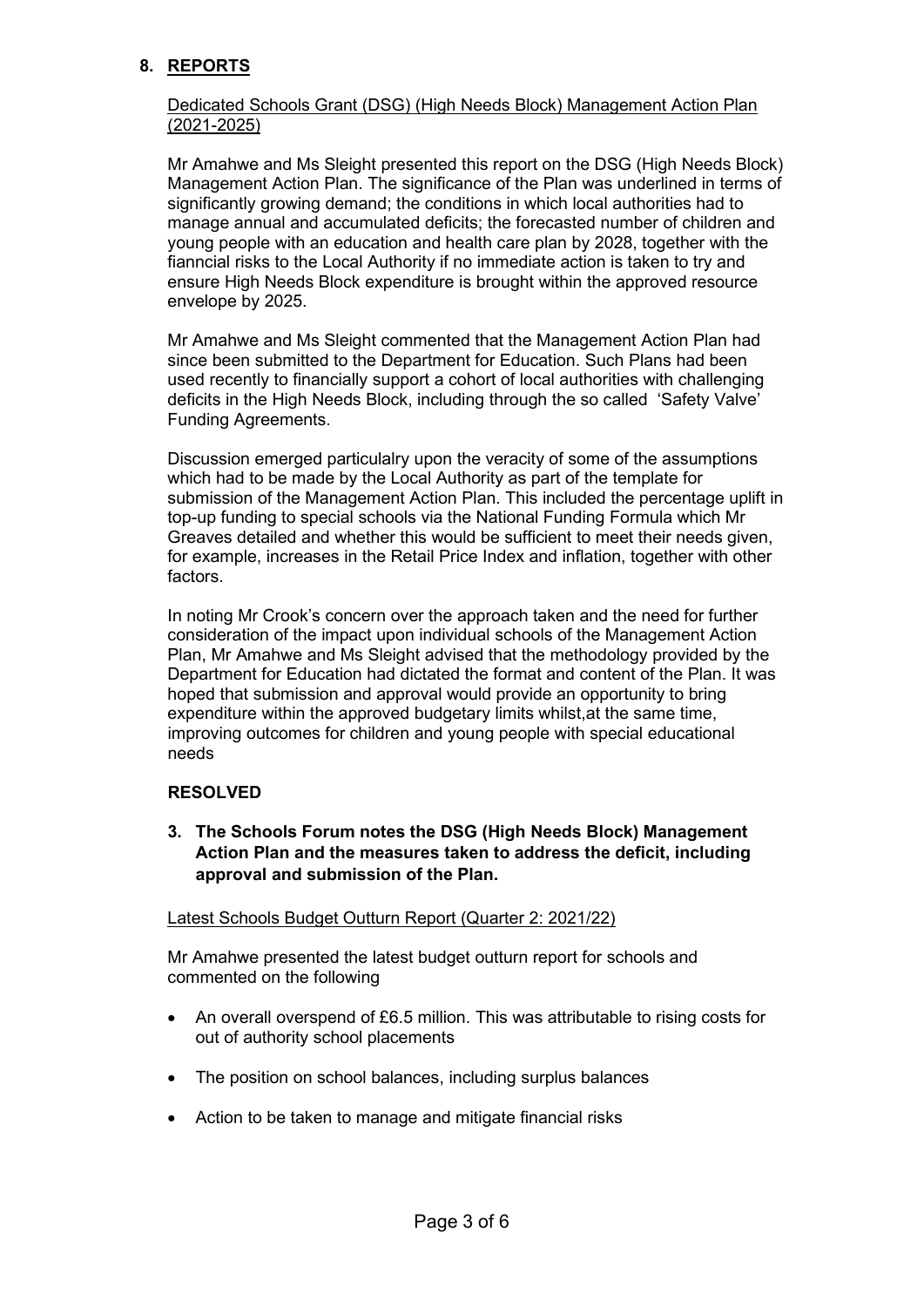#### **RESOLVED**

**4. The Schools Forum notes the latest projected outturn position for the schools' delegated budget and the centrally retained DSG budgets, including the projected deficit position on the High Needs Block**

#### Schools Funding Settlement and Arrangements for 2022/23

Mr Amahwe presented his report on the funding arrangements for schools based on the National Funding Formula and the outcome of a recent consultation on "*Fair school funding for all: completing our reforms to the National Funding Formula*" together with the proposed allocations for the Schools Block; High Needs Block and Central Schools Services Block.

Mr Amahwe also referred to the Local Authoruty's forthcoming consultation with schools on proposed changes to the local schools funding formula following the settlement.

#### **RESOLVED**

- **5. The Schools Forum notes the outcome of the schools funding settlement for 2022/23 and the impact upon Barnsley**
- **6. The Forum also notes the key changes in the funding arrangements for schools for next year, which will inform the basis of the forthcoming consultation with schools.**

Special Educational Needs and Disabilities (SEND) Performance and Finance Report (Quarter 1: 2021/22)

Ms Sleight presented the latest, published quarterly report on the progress made against the priorities of the SEND Improvement Plan during this period. Ms Sleight referred to the number of young people with education and health care plans, together with those receiving SEN support; compliance with statutory timescales for assessments; developments in the quality of practice and provision and budgetary pressures.

Mrs James welcomed the progress which was taking place particularly the onus towards satellite facilities which was helping local, mainstream schools better meet the education needs of children closer to home and reduce out of authority placements.

In view of Mrs James comments, Councillor Tattersall encouraged the Barnsley Governors Association to arrange to receive a presentation on inclusion and education. Mrs Gostelow confirmed that a Web Seminar on the Local SEND 'Offer' would be hosted by the Barnsley Governors Association on  $30<sup>th</sup>$  November and governors were welcome to attend

#### **RESOLVED**

**7. That the performance of statutory partners in achieving the priorities of the Local SEND Improvement Plan during Quarter 2 be noted.**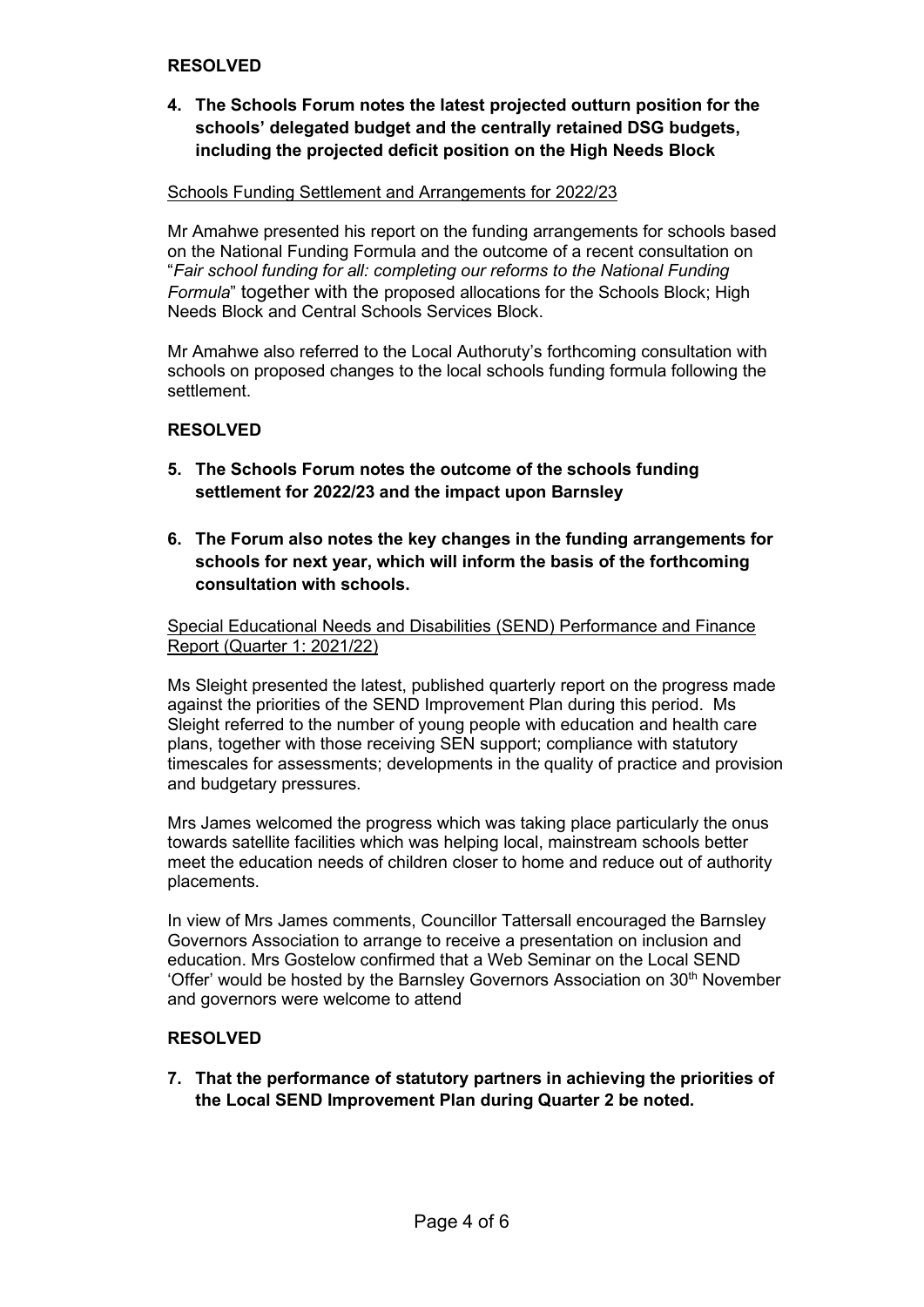Progress on the Trade Union Facilities Time Agreement and Academies Facility Time Pooled Arrangements

The Chair welcomed Mr Potter to the meeting who briefed the Forum on the budgetary pressures impacting the agreement and the development of pooled facility time arrangements in academies within the Borough which had been brokered in collaboration with the St Mary's Academy Trust. Mr Potter outlined the number of academies which had subscribed to the arrangements so far; those academies who were anticipated to do so as part of reducing the deficit in funding

# **RESOLVED:**

- **8. That the Forum notes the current position concerning the Trade Union Facilities Time Agreement, together with the pooled arrangements among academies in the Borough.**
- **9. That a further update on this matter be provided at a future meeting of the Forum.**

#### Review of Membership of the Schools Forum

Mr Sanderson and Ms Sleight presented a report which informed members that a review of the membership of the Schools Forum going forward would be conducted early next year. This would include a consideration of the number of pupils on the rolls of maintained schools and academies and if any re-balancing in representation needed to take place.

The review would be followed by the Local Authority contacting schools and MATs inviting the nomination or re-nomination of members to serve on the Forum during 2022-2025. Ms Sleight reiterated her proposal, indicated earlier, of seeking nominations from the Barnsley Youth Council, Care4Us Council and SEND Youth Forum to serve on the Schools Forum.

#### **RESOLVED:**

**10. That the review of membership of the Barnsley Schools Forum be noted and the outcomes reported to a future meeting.**

#### **CONFIDENTIAL AGENDA ITEMS**

No confidential items were submitted at today's meeting.

#### **ANY OTHER URGENT BUSINESS**

No matters were raised at today's meeting.

# **SCHEDULE OF MEETINGS OF THE BARNSLEY SCHOOLS FORUM (2021/22)**

The dates for the remaining meetings of the Forum during 2021/22 were noted